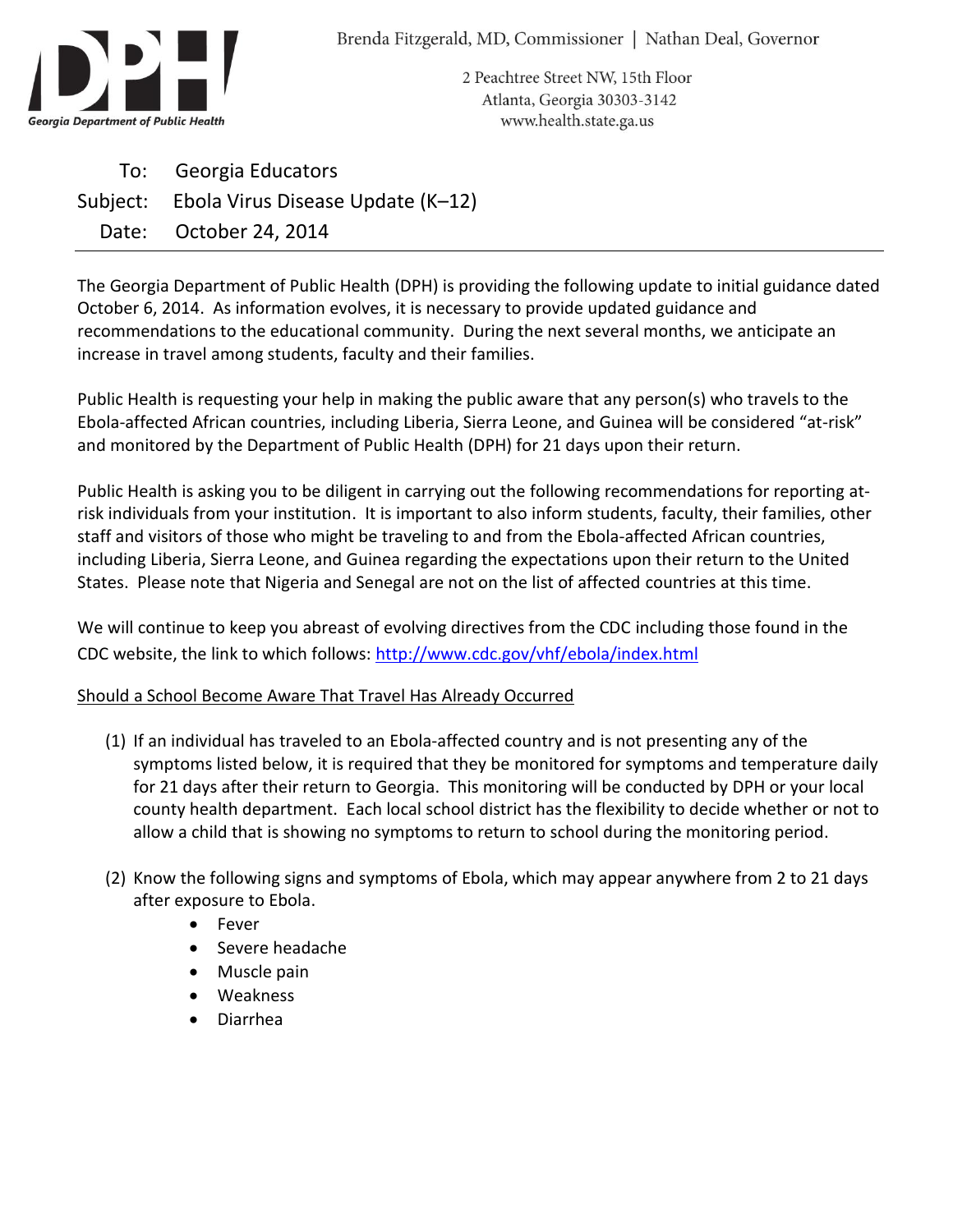- Vomiting
- Abdominal pain
- Unexplained, unusual bleeding or bruising
- Loss of appetite

If someone presents to your school nurse or other school official with any of the symptoms listed above (with or without fever) and they have a travel history to one of the countries affected with Ebola, immediately separate the individual from contact with others and report it to the Georgia Department of Public Health at 1-866-PUB-HLTH. These contact numbers should also be used to address any additional questions.

DPH strongly encourages each school to review its infection control policies and procedures with faculty and staff. In addition, DPH recommends reinforcement of healthy germ stopping habits with students. Please refer to the webpage below for infection prevention tips and flyers related to hand hygiene, cough and sneeze etiquette, and other tips to limit the spread of infection. [http://dph.georgia.gov/infection](http://dph.georgia.gov/infection-prevention-tips-staying-healthy)[prevention-tips-staying-healthy](http://dph.georgia.gov/infection-prevention-tips-staying-healthy)

## **Recommendations for Informing Students, Faculty and Their Families**

## Anticipated Travel

Any person(s) who travels to the Ebola-affected African countries, including Liberia, Sierra Leone, and Guinea (Nigeria and Senegal are not on the list of affected countries at this time) may expect the following upon return to the United States:

- (1) Travelers will be considered "at-risk" and be screened at the airport for the following:
	- Fever
	- Severe headache
	- Muscle pain
	- Weakness
	- Diarrhea
	- Vomiting
	- Abdominal pain
	- Unexplained, unusual bleeding or bruising
	- Loss of appetite
- (2) Travelers will be monitored by DPH for 21 days in accordance with the Georgia Department of Public Health Protocol for Active Follow-Up and Monitoring of Persons at Risk for Ebola Virus Disease Because of Travel History or Exposure to Ebola Virus Disease.
- (3) Travelers will be provided with a Check and Report Ebola (CARE) Kit at the airport, which includes the following:
	- Digital thermometer